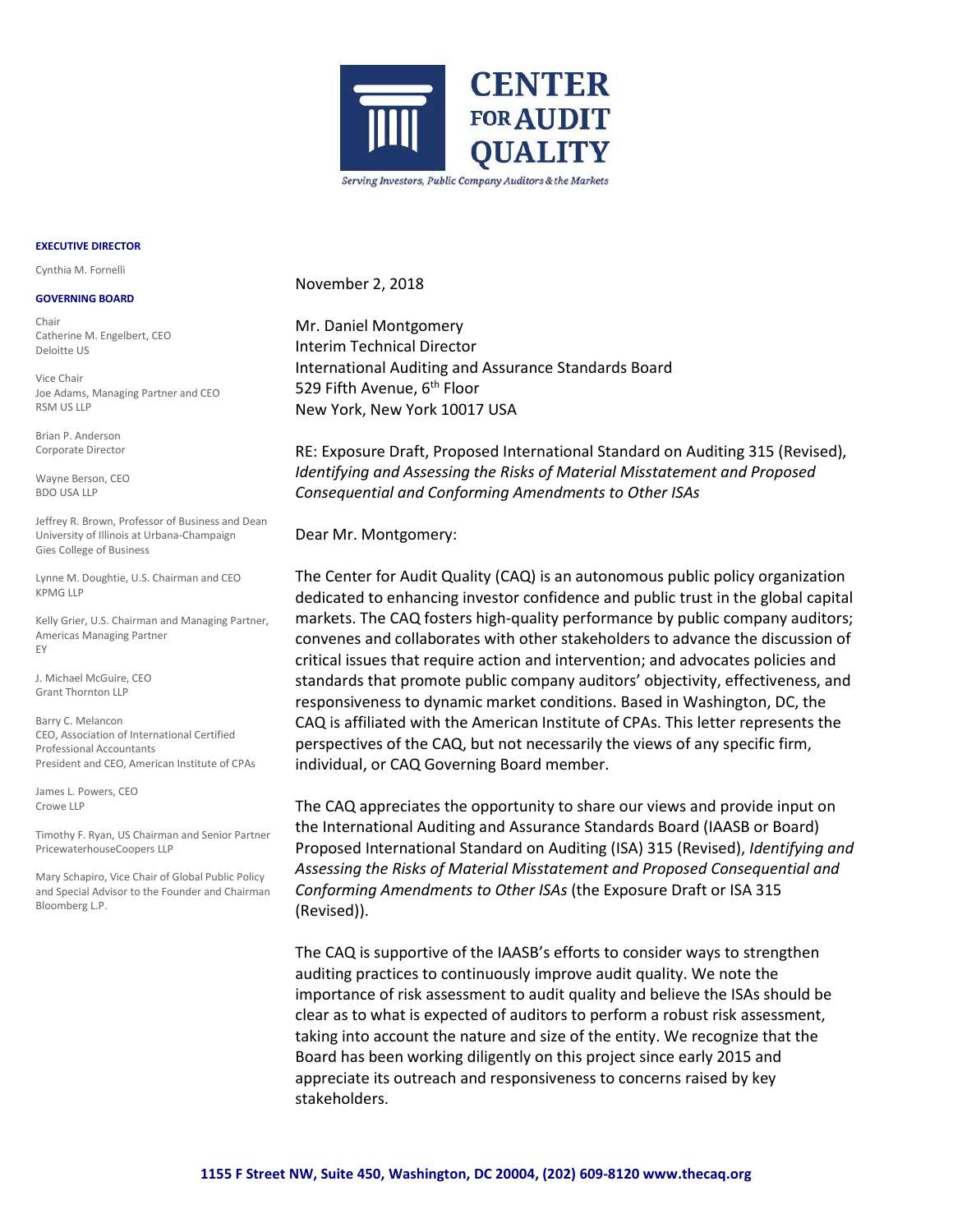In this letter, we offer for the IAASB's consideration our views regarding certain topics outlined in the Exposure Draft, in particular where we think the proposed standard needs to be clarified to achieve the IAASB's intended objectives. The proposed requirements are at risk of being interpreted differently by auditors, which could lead to inconsistent application of the final standard if not addressed. The proposed changes also could have a significant cost impact, including with respect to many firms' methodologies and technologies, with little associated benefit.

As an example, we are concerned about the manner in which the requirements have been set out in the Exposure Draft, which could infer that a specific approach must be followed. We do not believe this is appropriate considering the range of entities to which the standard will need to be applied and the IAASB's desire to set forth a scalable standard. The Exposure Draft should allow sufficient flexibility for firms to adopt a range of approaches to applying the risk assessment requirements, perhaps first determining significant classes of transactions, account balances, and disclosures and then considering relevant assertions, or considering these concurrently. We suggest this be clarified in the introductory material in the Exposure Draft.

Our views are organized into the following sections:

- I. Understanding the Entity's System of Internal Control
- II. Identifying and Assessing the Risks of Material Misstatement
- III. Scalability
- IV. Professional Skepticism
- V. Effective Date
- VI. Conclusion

## **I. Understanding the Entity's System of Internal Control**

# *Obtaining Sufficient Appropriate Audit Evidence as the Basis for the Identification of the Risks of Material Misstatement*

We do not support the reference in paragraph 17 to obtaining "sufficient and appropriate audit evidence", particularly in relation to the entity's system of internal control, as the basis for the identification and assessment of risks of material misstatement. This creates an open-ended judgment and could represent a significant change in practice in circumstances where auditors intend to perform a more substantive audit. While performing risk assessment procedures does provide evidence and we support prompting the auditor to question whether their basis is sufficient, we believe the approach in extant ISA 315 (Revised) is preferable. The purpose of the auditor's risk assessment is to design an appropriate response, thereby obtaining sufficient appropriate audit evidence to support the auditor's opinion on the financial statements taken as a whole. The approach in extant ISA 315 (Revised) could be strengthened by updating paragraph 17 in the Exposure Draft to read as follows: "…to obtain **a** sufficient appropriate audit evidence as the basis **understanding to provide a reasonable basis for** identification and assessment of risks of material misstatement at the financial statement and assertion levels, **and designing further audit procedures**..."

## *Level of Effort to Understand the Entity's System of Internal Control*

As set forth in the Explanatory Memorandum that accompanied the Exposure Draft, the IAASB intended to clarify in the Exposure Draft what is meant by "controls relevant to the audit", what is expected of auditors to obtain an understanding of controls, and how the concept of controls relevant to the audit relates to the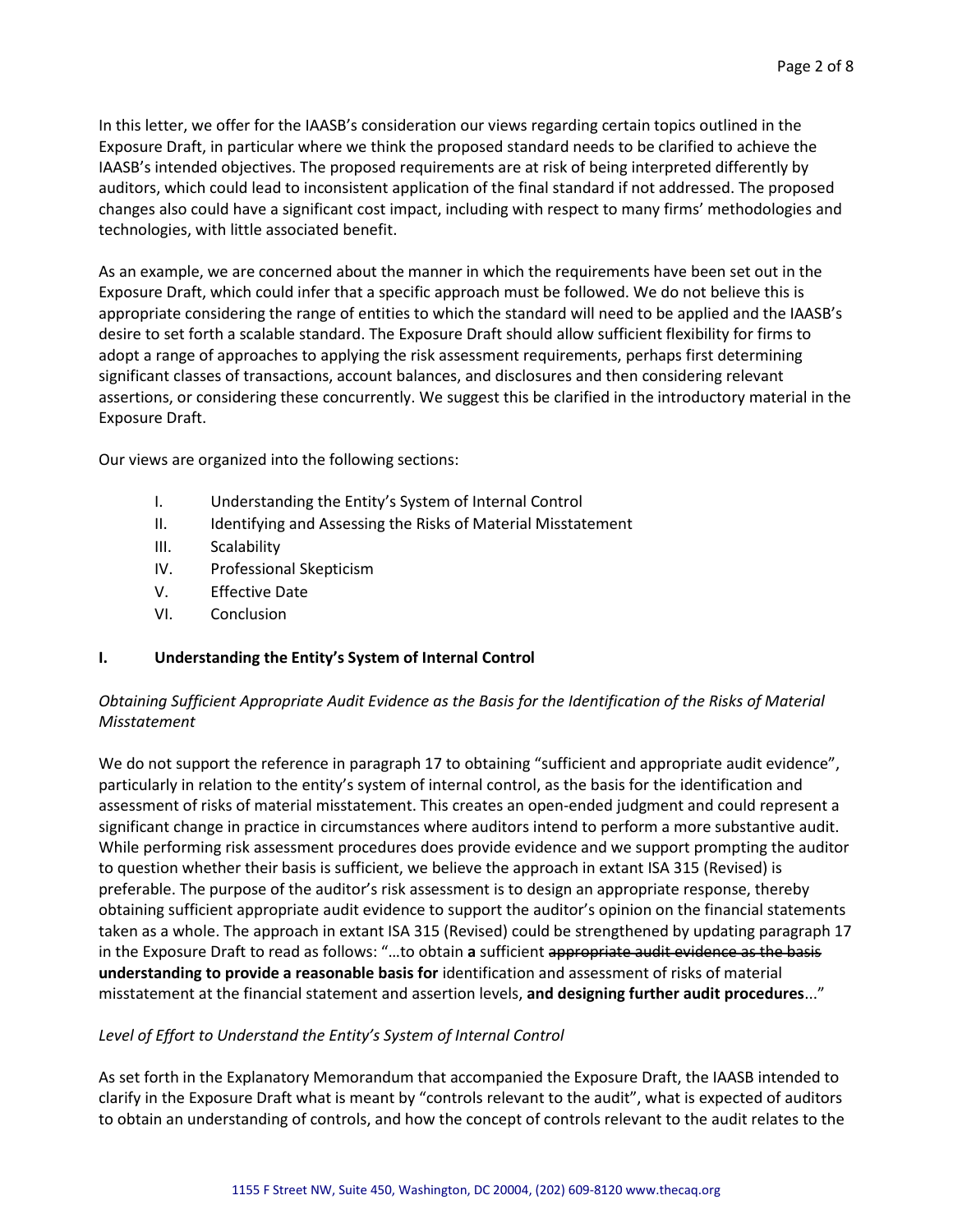information system. However, we do not think that objective has been met. It is essential that the IAASB's efforts result in greater clarity as to what is expected of auditors with respect to internal control to minimize confusion and inconsistency in application.

We are concerned that the potential implications of a separate "assessment" of control risk have not been appropriately considered, nor is the Exposure Draft sufficiently clear about the nature of what is expected. While auditors do consider control risk in identifying and assessing risks of material misstatement, it is in the context of whether to obtain evidence from evaluating the design, implementation and operating effectiveness of controls. Auditors also consider control risk when performing substantive procedures, either alone or in combination with control procedures in the risk assessment and planning stage, to help determine the planned control reliance. Therefore, we believe it is necessary for the final standard to clearly illustrate that auditors may think about this assessment within their methodologies in a variety of ways, including by considering how planned controls reliance can appropriately reduce the overall risk of material misstatement.

Paragraphs 27 to 38 of the Exposure Draft outline the requirements the auditor should perform to obtain an understanding of each component of internal control. Paragraph A90 of the Exposure Draft provides guidance that the nature, timing, and extent of risk assessment procedures that the auditor performs to obtain an understanding of each component of internal control are matters of the auditor's professional judgment. In particular, the auditor's approach to understanding the entity's system of internal control could vary based on the size and complexity of the entity, as well as prior experience with the entity, and still be in compliance with the requirements. We would recommend the introductory paragraphs of the final standard make specific reference to the fact that the ISA requires the auditor to perform risk assessment procedures that, in the auditor's judgment, are appropriate based on the size and complexity of the entity.

The language in paragraph 39 correctly notes that not all controls relevant to financial reporting are relevant to the audit. However, the requirement in paragraph 36 to evaluate the design and implementation of system controls relevant to financial reporting is too broad and should be clarified. The focus in paragraph 36 should be on identifying controls relevant to the audit within the information system component, and evaluating the design and implementation of those controls, following on from the requirement in paragraph 35 to understand the information system. We also find the introduction of the term "information system controls relevant to financial reporting" to be confusing when compared to paragraph A157.

## *Terms Used to Describe Aspects of the Entity's System of Internal Control*

Similar to the definition of *Internal Control* in extant ISA 315, the definition of the *System of Internal Control*  in the Exposure Draft makes reference to achieving operational and compliance objectives. We recommend the Exposure Draft make clear that, while the system of internal control would include processes and controls related to operational and compliance objectives, not all of the entity's objectives and controls are relevant to the auditor's assessment of the risks of material misstatement at the financial statement and assertion levels. For example, the auditor's responsibility for internal control related to cybersecurity and/or privacy would be limited to those cybersecurity or privacy controls relevant to the audit.

Paragraph 16(d) of the Exposure Draft defines controls as, "Policies or procedures that are embedded within the components of the system of internal control to achieve the control objectives of management or those charged with governance. Within this context, policies are statements of what should or should not be done within the entity to effect internal control. Such statements may be documented, explicitly stated in communications, or implied through actions and decisions. Procedures are actions to implement policies."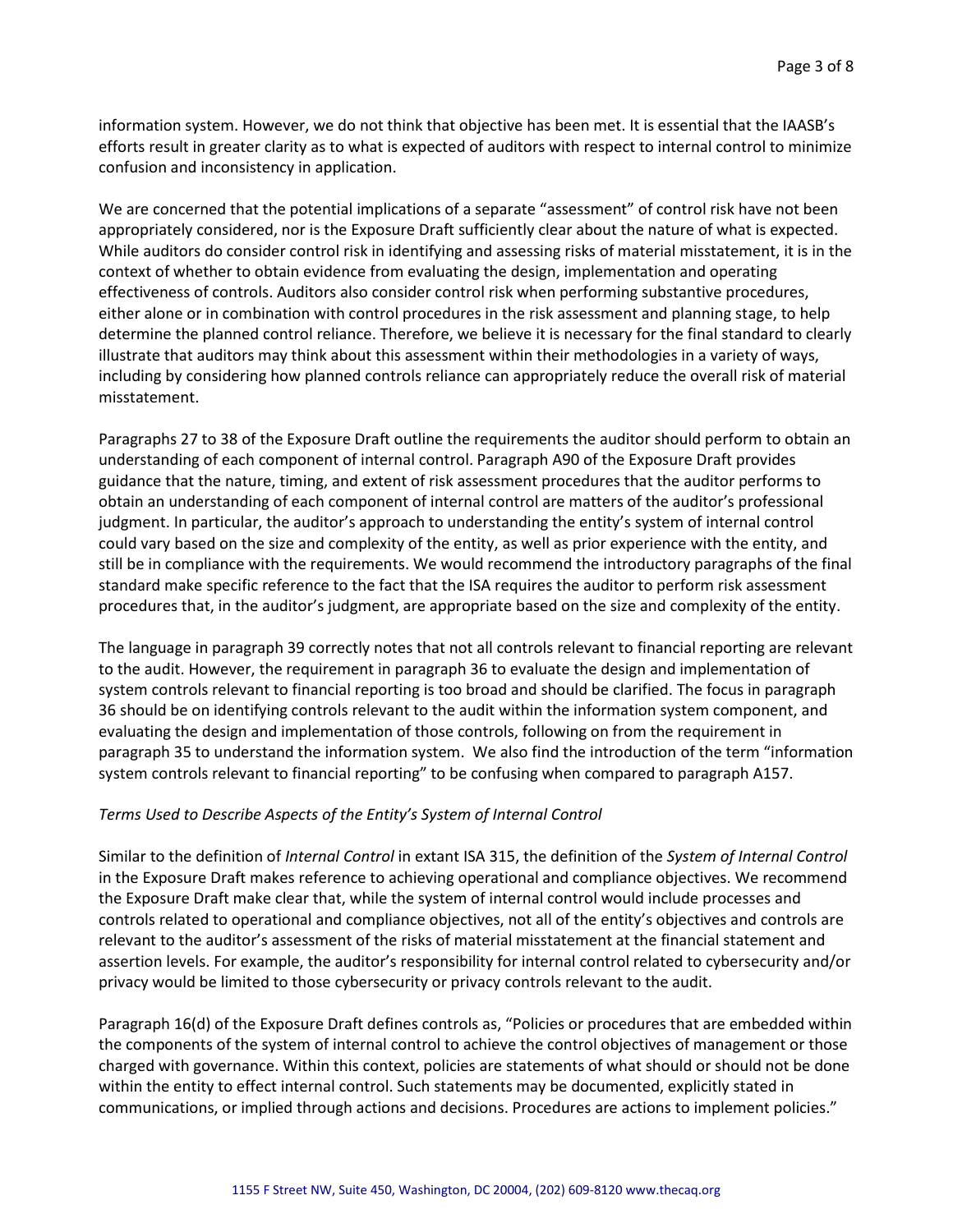We note this definition comes from the Committee of Sponsoring Organizations (COSO), but believe additional context is necessary to describe that internal control is a process consisting of ongoing tasks and activities that is impacted by people.

Similarly, we note the definition of controls refers to policies, including those implied through actions and decisions. While this aligns with COSO, we believe additional context would be necessary to operationalize the term in an audit context to support the expanded requirements for auditors to evaluate design and implementation of controls relevant to the audit. Evaluating the design and implementation of a control implied through an action or decision can be difficult. We recommend application guidance be added to the Exposure Draft to describe the nature and extent of procedures an auditor could perform, such as observation of activities or inspection of less formal documentation, when documentary evidence of the operation of the control might not exist. We note this guidance may be particularly relevant for auditors dealing with less sophisticated entities.

Paragraph 16(a) of the Exposure Draft defines application controls, but the concept of transaction controls is not included. We are concerned that an auditor will see the term application controls and think the Exposure Draft is referring to automated controls only. We recommend adding an application paragraph to the Exposure Draft. This application paragraph related to understanding the entity and its control environment could suggest the auditor think about the framework that management has used, if any, to develop the entity's control environment. The application paragraph could also include example frameworks, such as COSO.

## **II. Identifying and Assessing the Risks of Material Misstatement**

#### *Inherent Risk Factors*

We believe the use of the inherent risk factors could assist auditors in making more robust risk assessments and designing appropriate responses to the assessed risks. However, we are concerned about the inclusion of susceptibility to misstatement due to management bias or fraud as a discrete inherent risk factor in the Exposure Draft given the interaction between ISA 240, *The Auditor's Responsibilities Relating to Fraud in an Audit of the Financial Statements* (ISA 240) and extant ISA 315 (Revised). Paragraph 25 of ISA 240 already requires the auditor to identify and assess the risks of material misstatement due to fraud at the financial statement level and at the assertion level for classes of transactions, account balances and disclosures. ISA 240 also sets out robust fraud risk factors for the auditor to evaluate. Inclusion as a separate inherent risk factor in the final standard will lead to confusion between the two standards or in how the two standards interact. We also note that susceptibility to fraud may also arise as a result of a weak control environment or deficiencies in internal control. Therefore, we do not believe this can be thought of in the context of inherent risk only, in isolation from understanding the entity's system of internal control. We suggest the relationship between ISA 240 and ISA 315 (Revised) be clarified by making reference to the requirements and guidance in ISA 240 as additional application material in paragraph A6 of the Exposure Draft. If considered necessary, essential explanatory material could be incorporated into paragraph 45 of ISA 315 (Revised) to remind auditors that the auditor's risk assessment includes the auditor's assessment of the risk of material misstatement due to fraud in accordance with paragraph 25 of ISA 240.

We agree with the position set out in paragraph A245, which explains the auditor is not required to document every inherent risk factor that was taken into account in identifying and assessing the risks of material misstatement at the assertion level. However, it may not be sufficiently clear what is expected in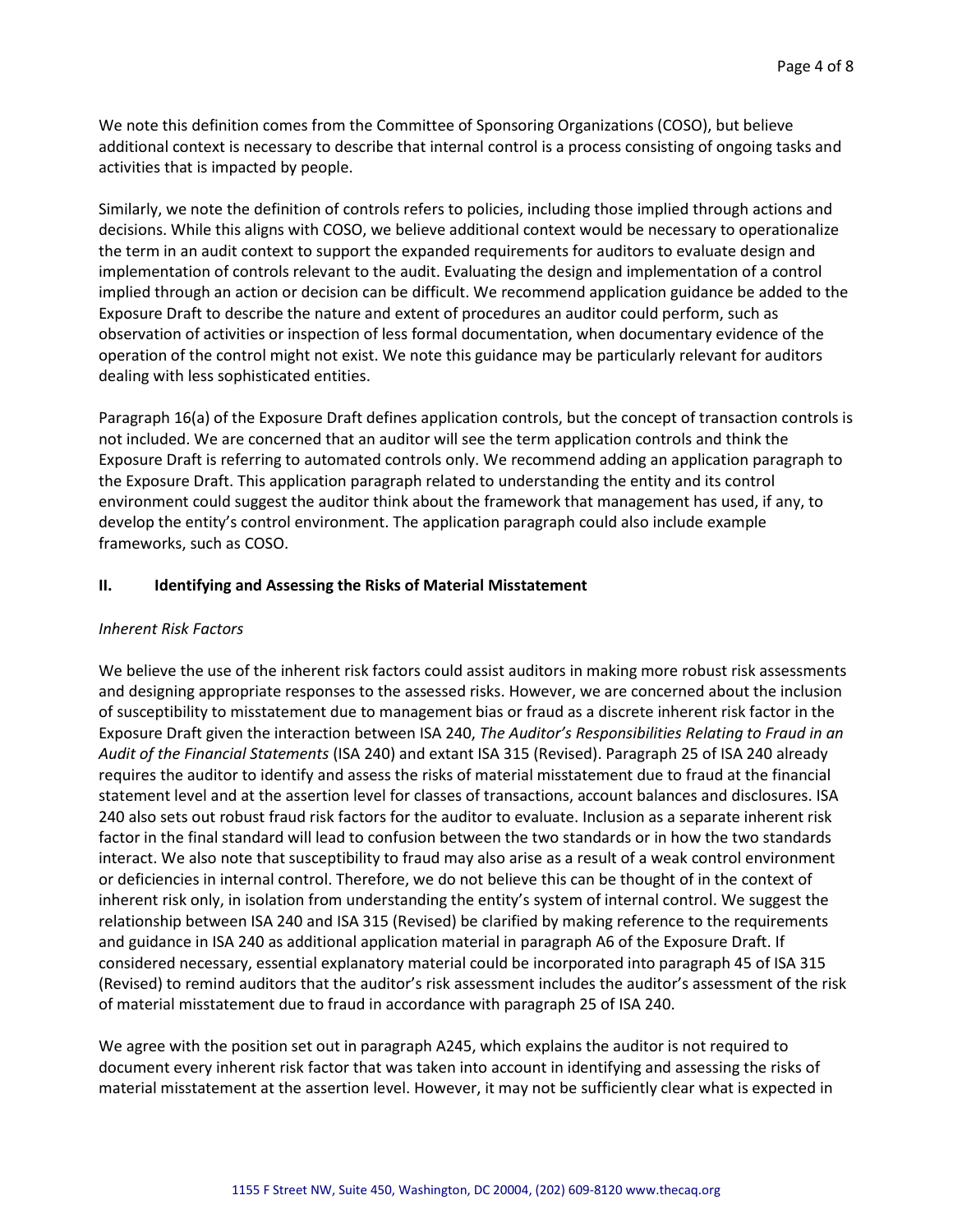terms of the requirement in paragraph 54(d) for the auditor to document the rationale for the significant judgments made in identifying and assessing the risks of material misstatement.

# *Significant Risks*

According to the Exposure Draft, the Board's intent in changing the definition of significant risk was to promote a more consistent approach to determining significant risks.<sup>1</sup> As currently drafted, we do not believe this objective can be met, as determination of whether a risk is significant is still largely a matter of professional judgment and auditors could ultimately determine that there are no significant risks depending on the facts and circumstances of the engagement.

The definition of *Significant Risk* in paragraph 16(k) refers to the likelihood of a misstatement occurring *or* the magnitude of a potential misstatement (emphasis added). We recommend that the definition be revised to refer to the likelihood of a misstatement occurring **and** the magnitude of a potential misstatement. As an example, we do not believe that a risk of material misstatement with a high likelihood of occurrence but a remote likelihood of being material (both quantitatively and qualitatively) should be assessed as a significant risk. Conversely, a potentially material misstatement with a remote likelihood of occurrence should not be assessed as a significant risk. We support the application guidance in paragraph A222 explaining that positioning on the spectrum of inherent risk is determined by both the likelihood **and** magnitude (emphasis added), and that significant risks are those close to the upper end of the spectrum of inherent risk.

The third sentence in paragraph A10 could be viewed as inconsistent with the definition of significant risk in paragraph 16(k) of the Exposure Draft. It is circular and could imply that the auditor also should consider whether a risk is significant based upon the potential audit procedures to be performed when in fact the assessment of risk informs the audit response. We recommend removing this sentence.

## *Relevant Assertions*

We are supportive of the term "reasonably possible" in the revised definition of *Relevant Assertions* in paragraph 16(h) of the Exposure Draft.

## *Significant Classes of Transactions, Account Balances, and Disclosures*

The definition of *Significant Classes of Transaction, Account Balances, and Disclosures* in paragraph 16(j) does not specifically refer to transactions, account balances, and disclosures significant to the financial statements. Instead, the definition refers to relevant assertions and appears circular in nature. We recommend that the definition make it clear that the auditor should obtain an understanding of classes of transactions, account balances, or disclosures that are significant to the financial statements. This could be done by revising the definition of *Significant Classes of Transactions, Account Balances, and Disclosures* to read as follows: *"*A class of transactions, account balance, or disclosure for which there is a reasonable possibility that the class of transactions, account balance or disclosure could contain a misstatement that, individually or when aggregated with others, has a material effect on the financial statements, considering the risks of both overstatement and understatement. A significant class of transactions, account balance, or disclosure includes one or more relevant assertions."

 $\overline{a}$ 

<sup>&</sup>lt;sup>1</sup> See page 21 of the Exposure Draft.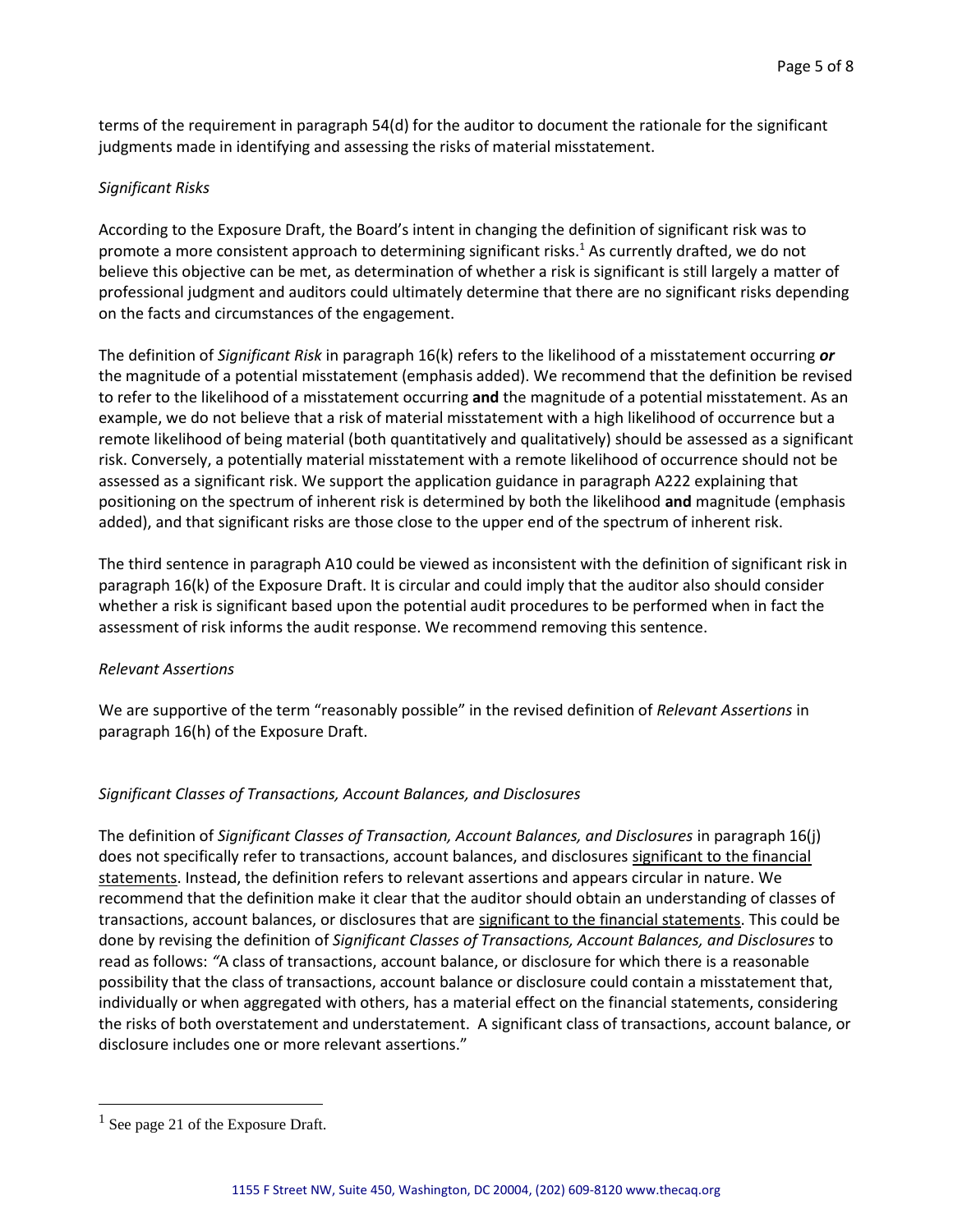In addition to revising the definition, we recommend the Board provide clarity on how to apply the definition of *significant classes of transactions, account balances, and disclosures.* We believe giving increased prominence to the concept of identifying significant classes of transactions, account balances, and disclosures earlier in the standard could assist in focusing auditor effort on understanding the entity's information system relevant to *significant classes of transactions, account balances, and disclosures.* This increased prominence also would assist with demonstrating scalability, by highlighting for auditors those classes of transactions, account balances, and disclosures on which the practitioner should focus.

#### *Stand-back and Paragraph 18 of ISA 330*

The Exposure Draft asks a specific question on whether the proposed stand-back requirement in paragraph 52 of ISA 315 (Revised) and the revisions made to paragraph 18 of ISA 330, *The Auditor's Responses to Assessed Risks*, should be retained. It is not necessary to retain the proposed stand-back requirement in ISA 315 (Revised) or the proposed change to make reference to "qualitatively material" in paragraph 18 of ISA 330. The IAASB states in the Exposure Draft that the Board is of the view that a more robust (and specific) process to identify and assess risks of material misstatement will result in auditors developing responses that are more targeted and responsive to the assessed risks of material misstatement.<sup>2</sup> We believe that when applying the inherent risk factors described in paragraphs A5 and A6 of the application guidance, the auditor would identify those classes of transactions, accounts or disclosures that are significant to the financial statements, including the example provided in paragraph A241, making the proposed changes redundant.

## *Flexibility in Applying Requirements of the Exposure Draft*

We agree with the statement in paragraph A225 that the auditor's assessment of control risk may be done in different ways depending on preferred audit techniques or methodologies.<sup>3</sup> Similarly, the same is true for inherent risk. The Exposure Draft also appropriately highlights that the auditor's risk assessment process is iterative and dynamic. <sup>4</sup> However, the manner in which the requirements have been set out, and some language used in those requirements, could infer that a specific approach must be followed. For example, paragraph 9 discusses "initial expectations about the potential risks of material misstatement and the potential significant classes of transactions, account balances and disclosures." We believe this is meant to align with paragraph 45, although that requirement could be viewed more as redundant to the requirements in paragraphs 47-49. We also have some concern that the manner in which the risk assessment process is described may set out an expectation that more formal documentation of a "preliminary risk assessment" would be required, which we do not believe is necessary. The Exposure Draft should allow sufficient flexibility for firms to adopt a range of approaches to risk assessment, perhaps first determining significant classes of transactions, account balances and disclosures and then considering relevant assertions, or considering these concurrently. We suggest this be clarified in the introductory material in the Exposure Draft.

## **III. Scalability**

 $\overline{a}$ 

It is important that any improvements to existing auditing standards result in scalable requirements and application material that audit firms of all sizes can apply to companies of all sizes. The identification and

 $2$  See page 26 of the Exposure Draft.

<sup>&</sup>lt;sup>3</sup> Paragraph A225 of the Exposure Draft.

<sup>&</sup>lt;sup>4</sup> Paragraph 9 of the Exposure Draft.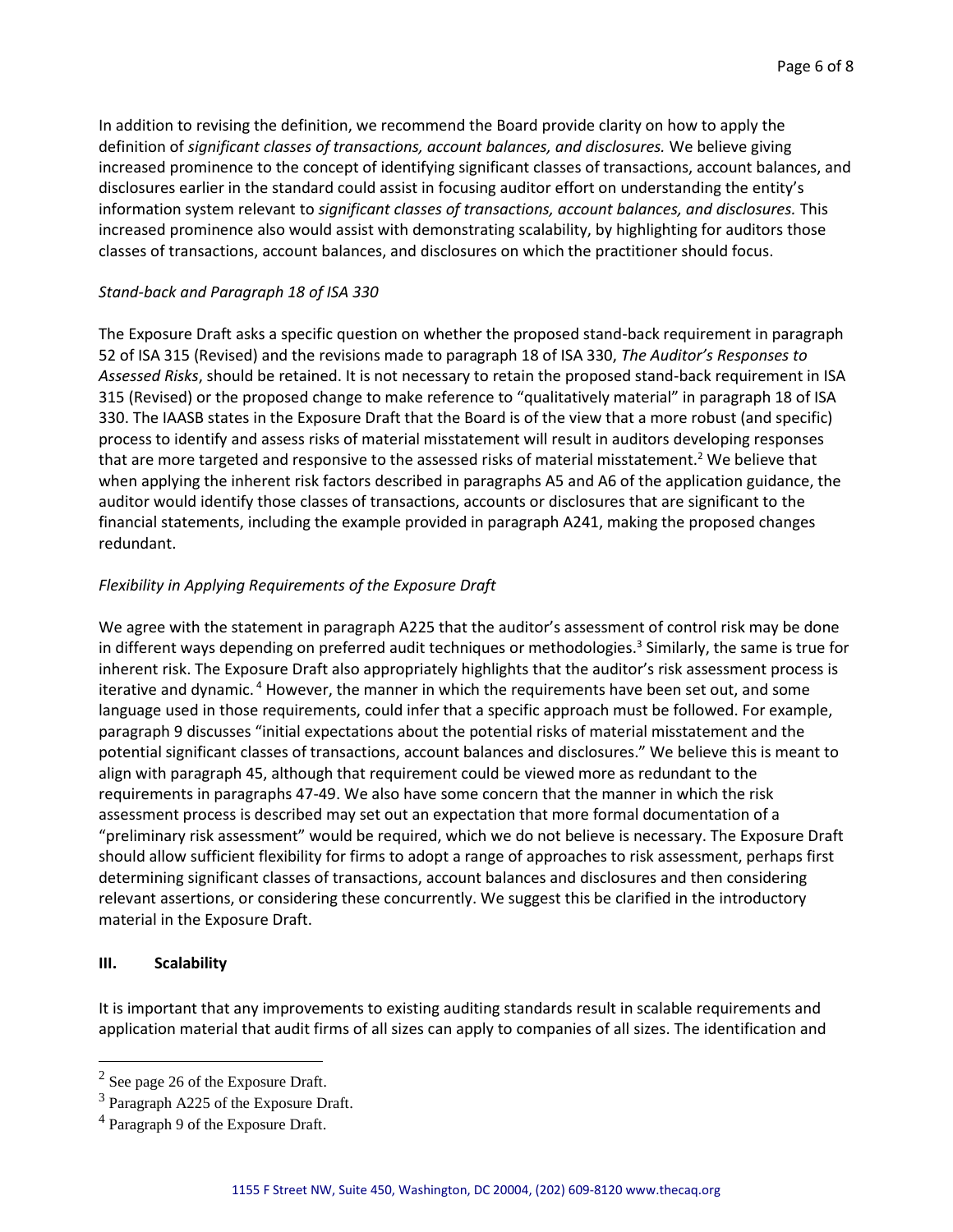assessment of risks should not be based on the size of the entity or audit firm. We are supportive of the removal of "considerations specific to smaller entities" throughout the Exposure Draft. We also are supportive of the introduction of application material that provides considerations for audits of entities that are both smaller and less complex contrasted with considerations for audits of entities that are larger and more complex. However, we are not convinced that the application material as drafted clearly demonstrates that the standard is scalable. The final standard should more explicitly acknowledge the variability of entities to which the standard will apply, and efforts should be made by the IAASB to ensure the requirements are sufficiently principles-based so they are capable of being appropriately scaled, with guidance to support those requirements. In this regard, clarifying the extent of understanding of internal control and how the concept of controls relevant to the audit applies when auditors intend to take a more substantive approach to obtaining evidence is essential.

We also have concerns about the length and complexity of the standard. We believe that having the large number of requirements and paragraphs of application material, and multiple flow charts could indicate potential scalability issues and could obscure the most relevant guidance, impairing the auditor's ability to scale or apply the requirements in the Exposure Draft to smaller entities. We encourage the IAASB to continue to consider what additional actions may be needed to demonstrate the scalability of the standard in light of its length and complexity, for example considering whether other mechanisms to provide implementation guidance may be more effective, such as guides and tools.

# **IV. Professional Skepticism**

In the CAQ's 2016 comment letter to the IAASB, $5$  we recommended that as the IAASB contemplates revisions to existing standards or the development of new standards, they consider whether to include application material within the standard that would help guide the auditor's appropriate application of professional skepticism. The changes proposed in the Exposure Draft align with that recommendation.

# **V. Effective Date**

 $\overline{a}$ 

The preparation for and implementation of the proposed requirements in the Exposure Draft could take a considerable amount of time. The length and the complexity of the Exposure Draft will require significant investment of both time and resources to fully evaluate the impact of the standard and implement it accordingly. Audit firms will need to develop effective quality control processes, as well as updates to methodologies, new training, and technology changes to support implementation of the new and revised requirements. Such efforts will need to be finalized well in advance of risk assessment procedures commencing.

Successful implementation will require proactive monitoring of implementation by the IAASB. For example, the IAASB may need to consider developing additional guidance in those areas that may be most challenging to implement to help ensure consistent implementation. If the IAASB believes the flowcharts in the Exposure Draft should be published with the final standard, we would be supportive of them being included in a guide (outside the final standard) to allow for flexibility in applying the requirements of the standard and allow for any changes needed to the flowcharts in the future.

<sup>&</sup>lt;sup>5</sup> See [CAQ comment letter response](http://baicpa.com/financial-services/broker-dealer-auditors/https:/www.thecaq.org/iaasb-enhancing-audit-quality-public-interest-focus-professional-skepticism-quality-control-and) to the IAASB's *Invitation to Comment, Enhancing Audit Quality in the Public Interest: A Focus on Professional Skepticism, Quality Control and Group Audits.*